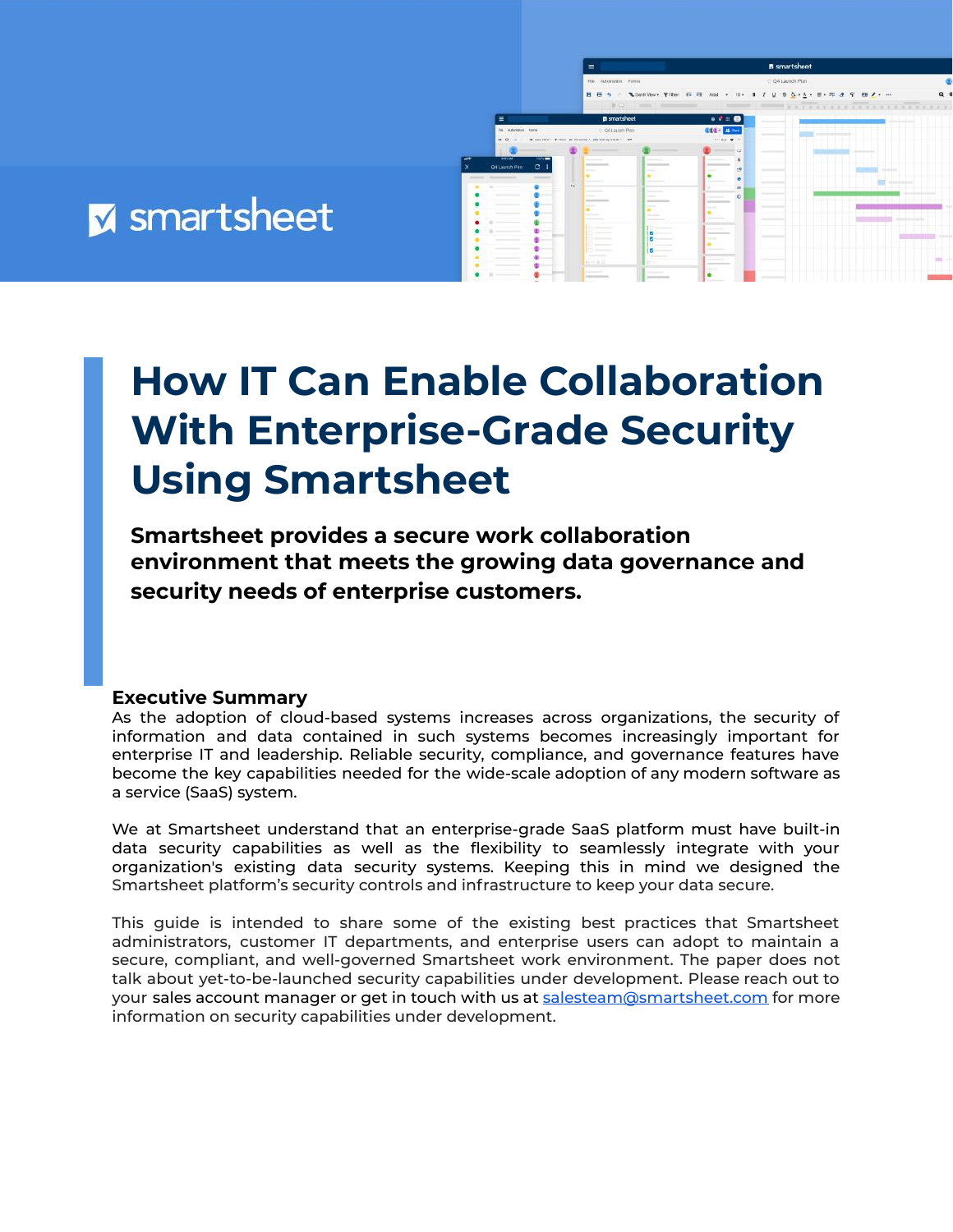#### **Overview**

This guide illustrates our proven best practices in managing a Smartsheet environment for the enterprise. For the purposes of this document, we have divided our security and account control best practices into three main areas of focus: identity and access management, data governance, and global account configuration.

- **Identity and access management** is controlling how your users gain access to Smartsheet and ensuring that each user's role and identity within the platform is in alignment with your organizational structure and policies. In addition, we'll cover how to properly address external collaborators, based on your security posture.
- **Data governance** is important at both a user level and organizational level. At the user level, we'll focus on the importance of giving users only the information that they need, when they need it, utilizing dynamic views and app-packaging solutions in Smartsheet. At the organizational level, we'll illustrate the best practices around permission settings and feature controls, such as enabling a safe sharing list as well as taking advantage of user and data reports available to System Admins.
- **Global account configuration** refers specifically to the ability to customize the aesthetics of your Smartsheet environment to match your organization's brand. Something as simple as a visual cue confirming to your users that they are within the organizations' account is important to a healthy and secure work environment, as is locking that branding and customization in place so each and every asset created will be in line with your brand.

### **Identity management**

Managing a user's identity in Smartsheet and their access to the system is just as important as managing how they're utilizing the platform.

Early in your Smartsheet deployment, you'll decide what [authentication](https://help.smartsheet.com/articles/516133-managing-authentication-options-enterprise-only-) method you want to use. Smartsheet offers different options: email and password, and Single-Sign On (SSO) methods from Google, Microsoft, SAML 2.0 providers, and Apple.

You can select one or more methods for your organization. The best practice is to **select one SSO [authentication](https://help.smartsheet.com/articles/2476141-configure-saml-sso) method** for all users and disable all other methods, but this may vary based on your organization's needs.

We recommend setting up **Multi-factor authentication (MFA)** to add another layer of security with your selected SSO method.

Smartsheet has a robust set of REST APIs. The Smartsheet API uses OAuth 2.0 for authentication and authorization. An HTTP header containing an access token is required to authenticate each request. For additional security and as a recommended best practice, you should use OAuth 2.0 for any integrations you build.

### **Access management**

Making sure only your organization's users are allowed access is absolutely paramount to maintaining a secure software environment.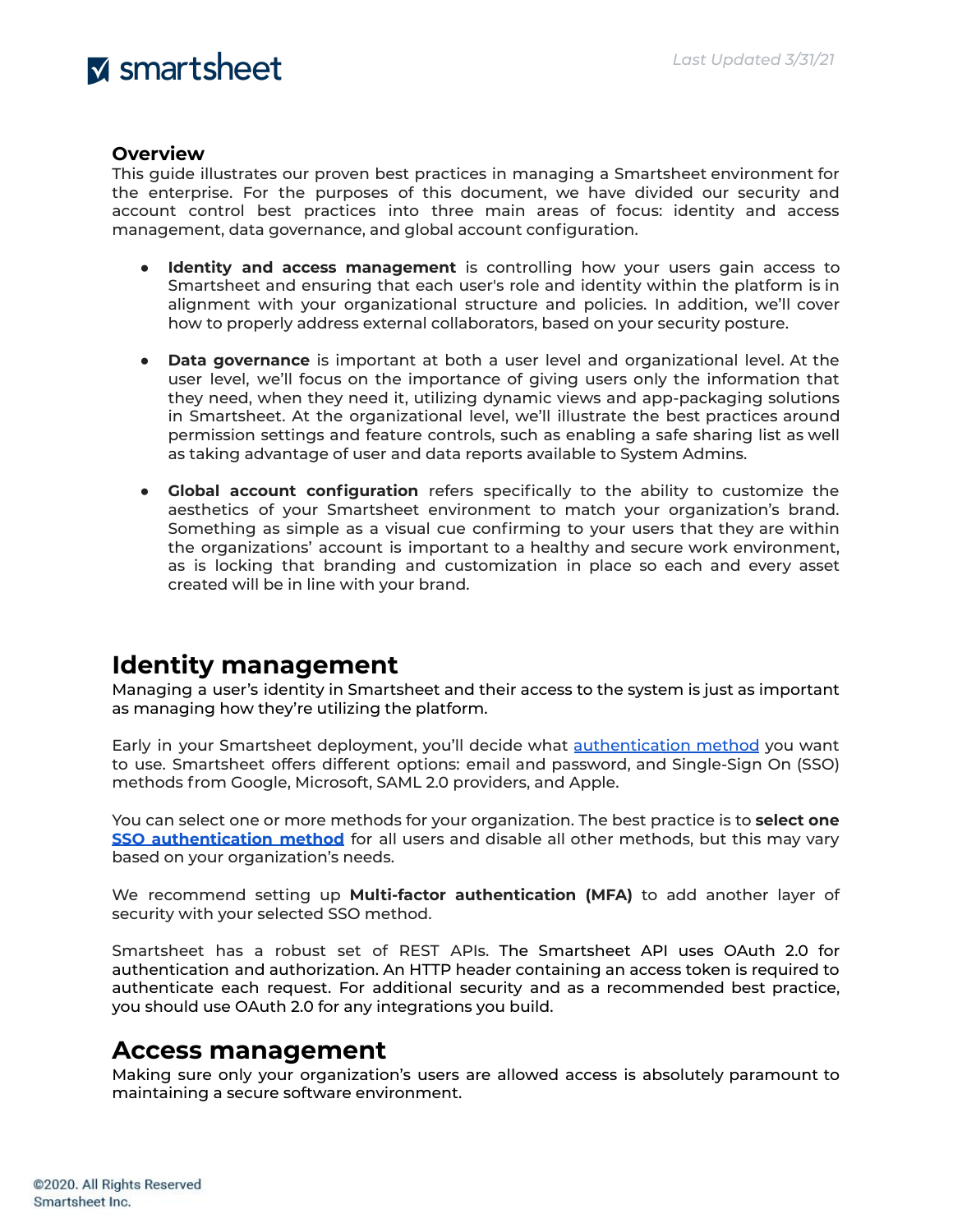Further, making user administration and management as simple as possible while maintaining granular controls such as user roles and permissions is a delicate balancing act that Smartsheet has put at the forefront of our administration console.

#### **User administration**

Ensuring consistent enforcement of your organization's security and compliance policies and streamlining user administration can be challenging when you have multiple Smartsheet plans.

In some scenarios, multiple teams in your company may independently adopt Smartsheet for their own needs. Mergers and acquisitions can also result in multiple Smartsheet plans — and a need to consolidate those plans.

To simplify the discovery of those plans, we recommend enabling **Account [Discovery](https://help.smartsheet.com/articles/2476516-join-existing-smartsheet-plan#toc-information-for-system-admins)**. This allows any person from your organization's domain to see the list of Smartsheet plans in your organization, and request membership to join those plans.

If your organization centrally manages users and billing, consolidating these plans into a centralized Smartsheet plan can significantly reduce this overhead. With the **org merge** capability, you can easily consolidate two of your Smartsheet plans at a time. Customers with premium Smartsheet capabilities such as Dynamic View, Connectors, and Control Center can work with Smartsheet support for assisted consolidation.

#### **User [management](https://help.smartsheet.com/articles/795920-manage-users-multi-user-plan?source=adminguide)**

Smartsheet provides user management capabilities tailored to the needs of your organization. Adding users one at a time may not scale when adoption grows to dozens or even hundreds of users. We recommend leveraging the **bulk user [import](https://help.smartsheet.com/articles/2481890-admin-center-bulk-actions-and-more-with-user-management#toc-add-or-edit-users-in-bulk)** feature in Admin Center to easily add up to 1,000 users at a time to your Smartsheet org. You can also use bulk update to edit roles en masse for existing users.

Mergers or acquisitions often result in rebranding, with users getting new email addresses as a result. In such situations, once you complete the consolidation, use **User [Merge](https://help.smartsheet.com/learning-track/system-admin/user-merge)** to bulk update the primary email addresses of users and to clean up any duplicate accounts.

A consolidated Smartsheet plan takes advantage of two critical user management capabilities to streamline and automate user management:

- **User Auto [Provisioning](https://help.smartsheet.com/learning-track/system-admin/user-auto-provisioning) (UAP)** automatically imports any person whose email domain matches the one that you have verified with Smartsheet. You no longer have to manually add those users. We recommend enabling UAP so that any person who joins the account is automatically under the purview of your account's security and governance policies.
- **Directory [Integration](https://www.smartsheet.com/marketplace/apps/microsoft-azure-ad)** allows you to directly sync your Microsoft Azure Active Directory (AD) users into Smartsheet. Plug Smartsheet into your existing automation in Azure AD to fully automate user onboarding AND offboarding, minimizing the risk of users overstaying in your Smartsheet account. As an added benefit, user-level AD attributes such as department/cost center/division are included in a Smartsheet **[Chargeback](https://www.smartsheet.com/content-center/product-news/release-notes/chargeback-reports-directory-integration) Report**, which is available in Admin Center and can be used for internal chargeback. A recommended best practice is to sync all users in the Directory into your organization's Smartsheet account. This prevents the creation of user accounts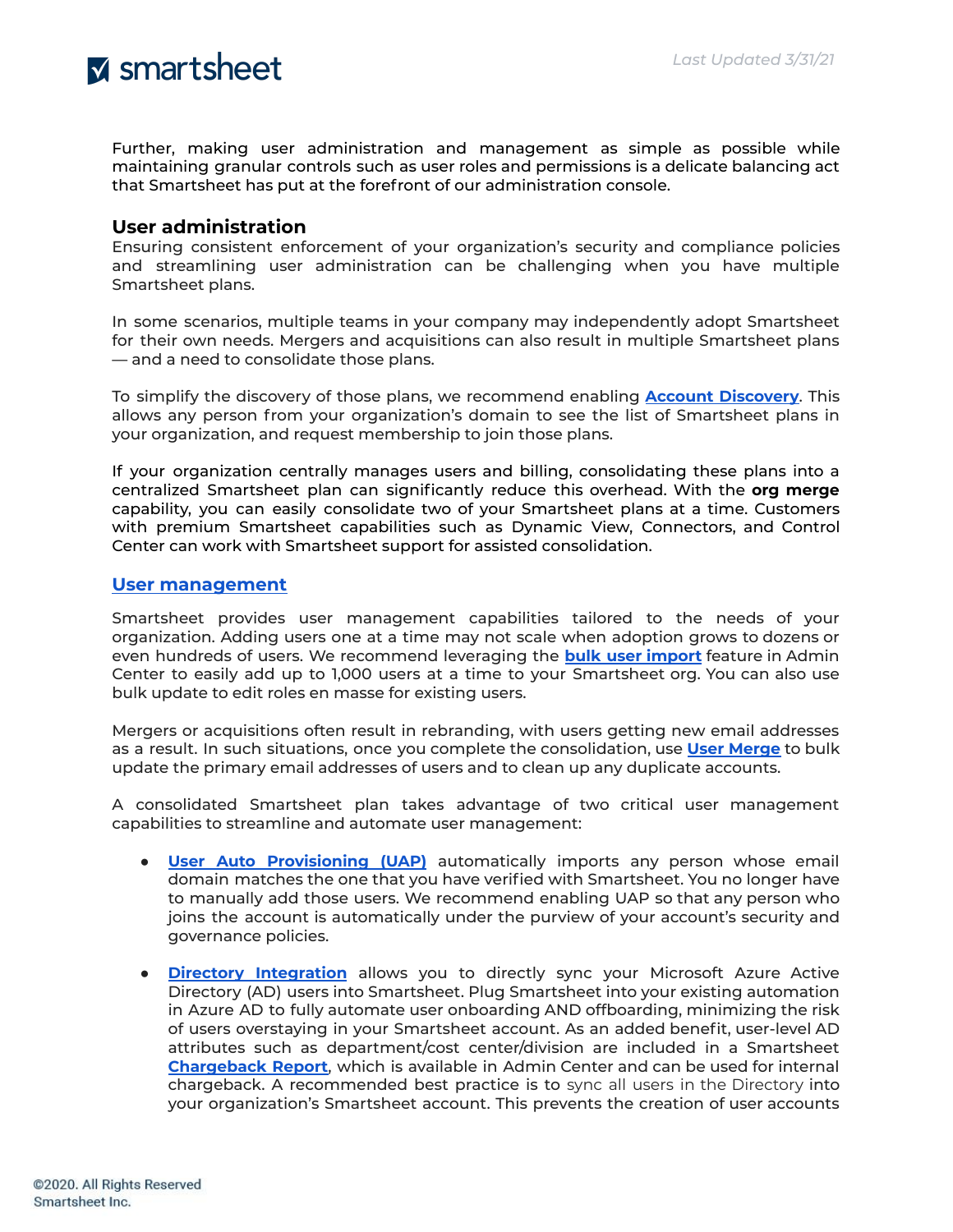outside your Smartsheet account when a new person in your organization logs into Smartsheet for the first time. Optionally, you can, leave UAP enabled as a catch-all for users who are not synced from the Directory, and ensure that you periodically reconcile your existing Smartsheet user list with assignments in the Directory.

When a person leaves your organization, it is important to remove them from all sharing and transfer ownership of their Smartsheet items to a new owner in your organization. Directory Integration allows you to configure an escrow user account to which all items owned by an offboarded user are automatically transferred, eliminating the risk of permanently losing access to those items.

#### **Roles and user types in [Smartsheet](https://help.smartsheet.com/articles/520100-user-types)**

Regardless of your user provisioning method, you will need to determine Smartsheet roles for the people in your organization.

Note that a role assignment doesn't give the person access to Smartsheet assets in your organization. The assets must also be shared with those people. The person's role and their access permissions to the asset determine their level of access. Smartsheet supports the following primary roles:

- **Licensed User**: Use licensed features, such as creating sheets.
- **Group Admin** Create and manage Smartsheet groups.\*
- **Resource Viewer**: See how people are allocated across projects.\*
- **System Admin**: Manage users, account settings, and security controls.

\*Group Admin and Resource Viewer roles must also be Licensed Users

We strongly recommend that at least two active system administrators be assigned for your organization's Smartsheet account so that there is no disruption if one System Admin is unavailable.

Group Admins can create Smartsheet groups, allowing users to share content to the group rather than to each member. Group Admins can *only* manage groups they *own*. If your policies require, you can restrict group membership to people in the organization to limit external collaboration.

If you don't assign any of the above roles to a user, their access will be limited to only those Smartsheet assets (sheets, reports, or dashboards) shared to them. They must be Licenced Users to create Smartsheet assets — a role they can request via the app. System Admins can track and respond to requests individually or in bulk in the **Admin [Center's](https://help.smartsheet.com/articles/2481889-admin-center-overview#toc-license-requests-page) License Request [Management](https://help.smartsheet.com/articles/2481889-admin-center-overview#toc-license-requests-page)** section. If you already have an established process for managing license requests you should consider taking advantage of a **Custom [Upgrade](https://help.smartsheet.com/articles/1392225-customizing-a-welcome-message-upgrade-screen-enterprise-only#toc-create-a-custom-upgrade-screen) Screen** to redirect all license requests to these processes.

#### **External collaborators**

Any person who is not part of your organization's Smartsheet account but collaborates on assets owned by people in your organization is considered an external collaborator. Smartsheet empowers your organization to collaborate freely with any trusted entities or persons. We recommend leveraging three critical admin levers to manage collaboration with external collaborators: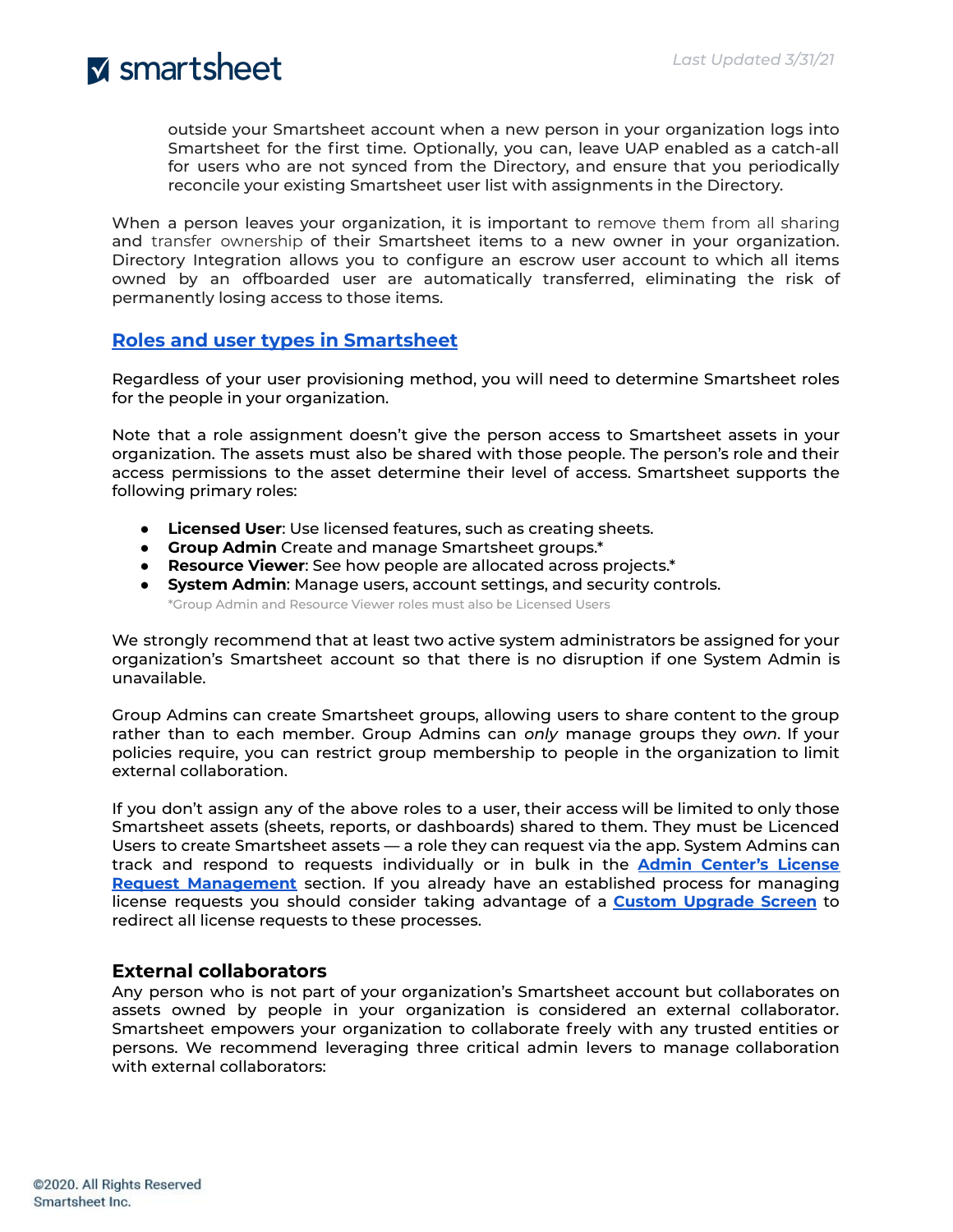- **Safe [Sharing](https://help.smartsheet.com/articles/855284-security-controls-enterprise-only#approvedomains)** lets you specify domains or email addresses that are trusted for external collaboration.
- **Sheet Access [Reports](https://help.smartsheet.com/articles/795920-manage-users-multi-user-plan#toc-other-actions-to-manage-user-accounts)** are for auditing the list of external collaborators who have access to Smartsheet items in your organization.
- **[Revoke](https://help.smartsheet.com/articles/2481890-admin-center-bulk-actions-and-more-with-user-management#toc-more-actions-in-user-management) Access to Items**, available in Admin Center, lets you revoke access to Smartsheet items to external collaborators once they no longer need access.

### **Data governance**

Effective data governance is indispensable for today's enterprise to ensure the information assets of the organization are created, used, shared, and protected in line with the applicable regulations and industry best practices.

Such information control is needed not only for regulatory purposes but also for efficiency and business confidentiality:

- **At the user level,** the organization needs to provide effective tools so only the minimum required information is shared with stakeholders and other collaborators.
- **At the organization level,** the enterprise needs mechanisms for effective policy creation, as well as ensuring the information systems have the capabilities to enforce such policies.

#### **Dynamic View and WorkApps: Data governance at the user level**

Most users are familiar with permission levels in Smartsheet (viewer, editor, admin, and owner). [Dynamic](https://www.smartsheet.com/marketplace/premium-apps/dynamic-view) View and [WorkApps](https://help.smartsheet.com/learning-track/smartsheet-advanced/workapps) provide additional controls and flexibility to Smartsheet users, leading to effective data governance capabilities at the user level. Limiting access to only collaborator-relevant information makes the processes more efficient and secure.

#### **Dynamic View**

Not all business processes warrant full transparency. Many processes — order management, vendor collaboration, projects involving mixed internal and external teams — require tight control over what is shared with whom.

[Dynamic](https://www.smartsheet.com/marketplace/premium-apps/dynamic-view) View allows collaboration without compromising on confidentiality. Using Dynamic View, sheet owners can selectively share the relevant rows and fields with specific collaborators — without sharing the underlying sheets. This enables several use cases wherein specific business users can selectively share elements with vendors, mixed internal and external teams, or across organizations, inviting collaboration only on certain fields. Everyone has access to the information they need — and only the information they need.

#### **WorkApps**

[WorkApps](https://www.smartsheet.com/platform/workapps) is a no-code platform for building intuitive web and mobile apps to streamline your business and simplify collaboration. You can tailor each app's experience for your team members based on each person's role, and work together from the same underlying datasets. Apps scale using the same enterprise-grade, multi-level security as the Smartsheet platform.

WorkApps eliminate the need to share the underlying assets that constitute the WorkApp. You can create a WorkApp with a filtered view of selected sheets and reports, but none of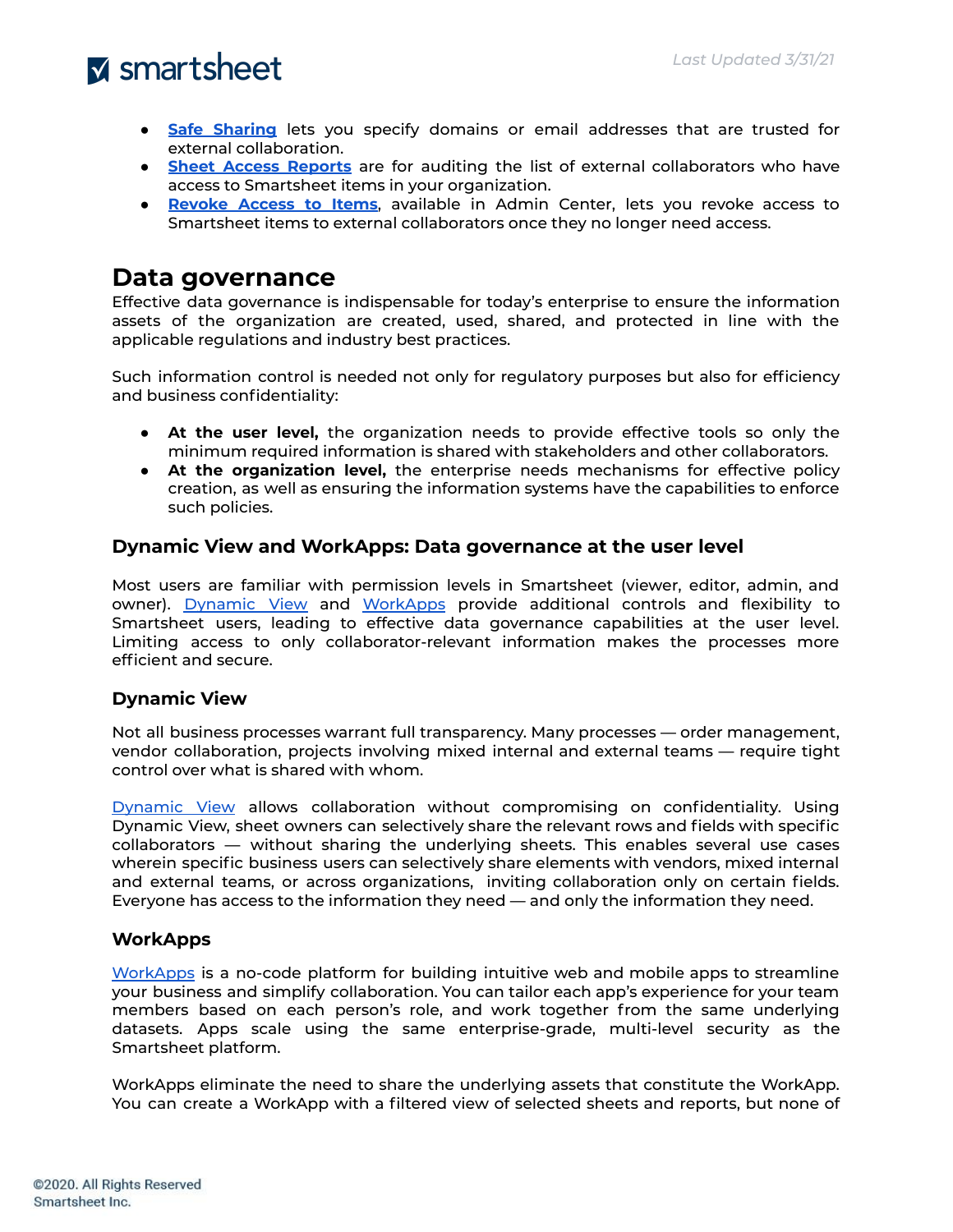those sheets or reports need to be shared with the end-user. They only see the "WorkApp" view of those assets.

#### **Data governance policy controls at the organization level**

Smartsheet empowers administrators to ensure functionalities of the platform are used within the organization's governance policies. These controls allow admins to implement good data governance guard rails to ensure data is handled correctly and by *only* those who need to interact with said data.

Administrators can pick and choose how they want users to interact with specific features such as **adding [images](https://help.smartsheet.com/articles/2482070-admin-center-manage-security-and-controls) to sheets**, web content control, automation permissions, publishing, and attachment options. Should sheet owners be able to publish their sheets and create new automations? Do you have a specific storage system that files must be attached from? These are examples of questions administrators should ask themselves to effectively set these controls.

In addition, policy controls extend to **safe [sharing](https://help.smartsheet.com/articles/855284-security-controls-enterprise-only#approvedomains) lists** as well. If you want to limit data and asset sharing to specific domains or email addresses, this is the tool to use. Safe sharing lists also determine whether your organization can share Smartsheet items with other organizations, such as vendors and partners.

#### **Web [content](https://help.smartsheet.com/articles/2477606-web-content-widget) widget control**

This widget allows you to embed interactive content (videos, charts, docs, and more) in your dashboards. You can enable or disable the feature and define the approved list of supported domains for the web content widget. As a best practice, limit this to internal company domains. For example, an internal Tableau server accessed through a vanity URL (smartsheet.tableau.com).

#### **Automation [permissions](https://help.smartsheet.com/articles/1159581-global-account-settings-team-business-enterprise#automation)**

Control who can receive automation from sheets based on their sheet access and relationship with your organization. Options are organized from Restricted (only users shared to the sheet) to Unrestricted (any email address and third-party integration, such as Slack). We recommend that you review this control to ensure that its configuration matches your organization's desired level of internal and external collaboration.

#### **[Attachment](https://help.smartsheet.com/articles/1159581-global-account-settings-team-business-enterprise#attachments) controls**

Control whether plan members can upload files from their own computers, by attaching a link (URL) to a site, or from third-party cloud storage services including Google Drive, OneDrive, Box, Dropbox, Evernote, or Egnyte. To prevent the ingestion of data from unapproved sources, enable only those attachment providers that are approved for use based on your organization's policies.

#### **Publish [controls](https://help.smartsheet.com/articles/2482070-admin-center-manage-security-and-controls)**

You can disallow the publishing of sheets, reports, dashboards, and iCal — the Publish button no longer appears on the Smartsheet asset. You also can restrict access to published items to only people within your Smartsheet organization. We have observed that security-conscious customers allow publishing, but limit access to published items to people within their account.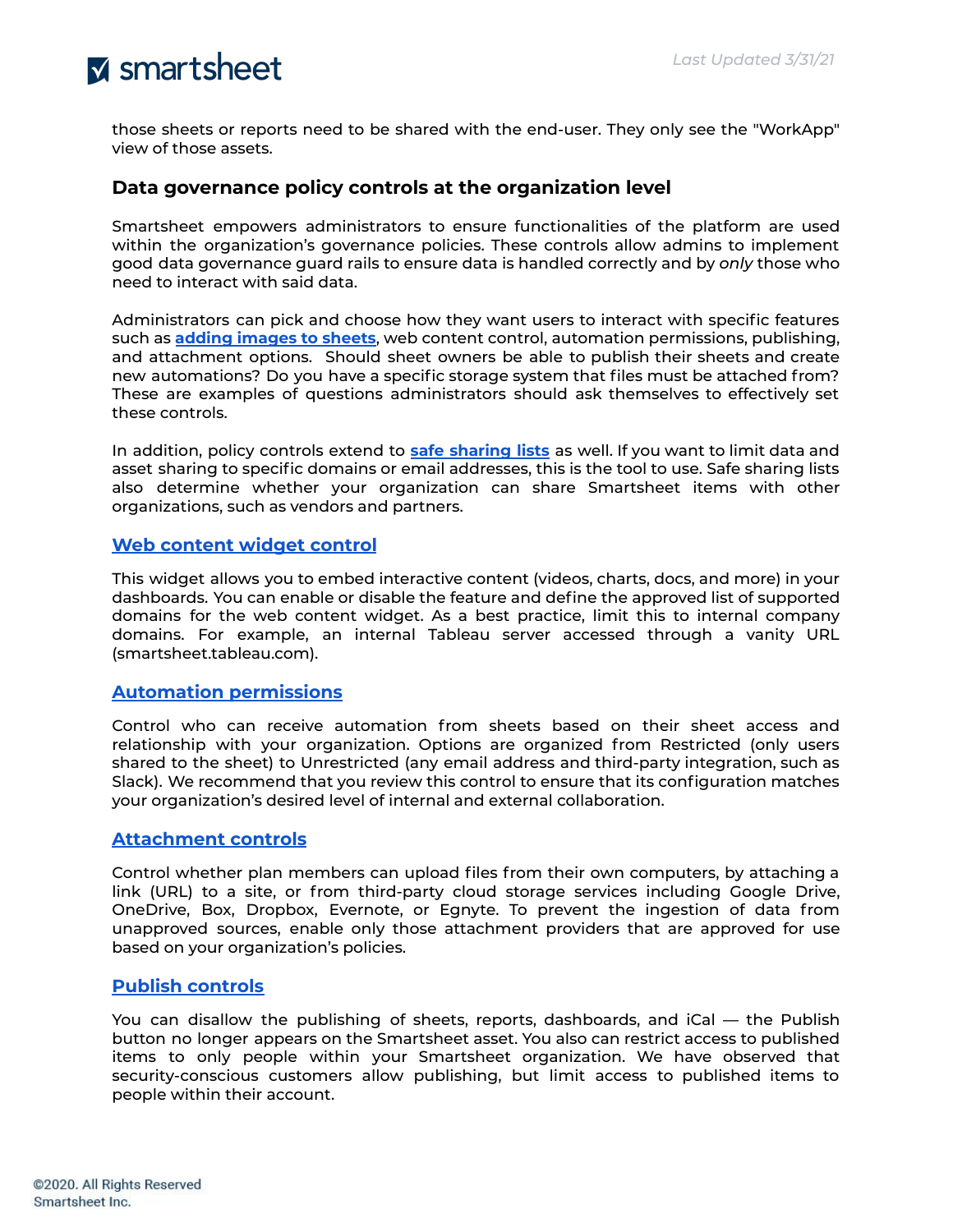\*Publishing a sheet, report, or dashboard generates a unique URL that anyone can access without logging in to Smartsheet and iframe code that you can embed within the source code of a website to display the sheet or report.

#### **Safe [sharing](https://help.smartsheet.com/articles/855284-security-controls-enterprise-only#approvedomains) list**

Use this capability to restrict sharing by domain or by specific email addresses (e.g. to ensure that sheets are shared only to people with a company email address). To ensure that your organization is only collaborating with trusted parties, we recommend using this control to list external domains or email addresses approved for collaboration. Additionally, set up an intake form to gather input from users on any updates to this list.

#### **Chat [integration](https://help.smartsheet.com/articles/2476136-chat-integration-options) controls**

Smartsheet supports Google Hangouts and Skype for Business as supported chat services. Enable one of these providers that are approved for use based on your organization's policies so that all Smartsheet users in your organization can communicate with collaborators in real-time as they manage work together.

#### **Logging and reporting**

You can download reports covering different aspects of Smartsheet usage across your organization as described below. Such capabilities can be leveraged for e-discovery:

- **Sheet Access Report**: Generates an Excel file listing the names of all sheets, reports, and dashboards owned by licensed users on the account, the name of workspace these items are saved in (if applicable), the collaborators shared to each sheet, and the timestamp of last modification. We recommend reviewing this report periodically to audit the list of external collaborators who have access to assets owned by people in your organization.
- **Published Items Report:** Generates an Excel file listing all items that have been published. Great for data security or tracking down the source of the published version of an item. Use this report to inform the configuration of the Publish control. For example, if you notice that
- ●
- **User List Report:** Generates an Excel file listing all members (Invited and Active) on the account, a timestamp for when they were added to the account, their access levels (System Admin, Group Admin, Resource Viewer, and so on), the number of their owned sheets, and the timestamp of their last login to Smartsheet.
- **Login History Report:** System Admins on multi-user accounts can use Admin Center to receive an Excel file with Login History via Email to view which users listed in your account have logged in recently.
- **[Chargeback](https://www.smartsheet.com/content-center/product-news/release-notes/chargeback-reports-directory-integration) Report**: Available in Admin Center, you can use Chargeback Reports for internal chargeback. A recommended best practice is to sync all users in the Directory into your organization's Smartsheet account. This prevents the creation of user accounts outside your Smartsheet account when a new person in your org logs in to Smartsheet for the first time. Optionally, you can, leave UAP enabled as a catch-all for users who are not synced from the Directory, and ensure that you periodically reconcile your existing Smartsheet user list with assignments in the Directory.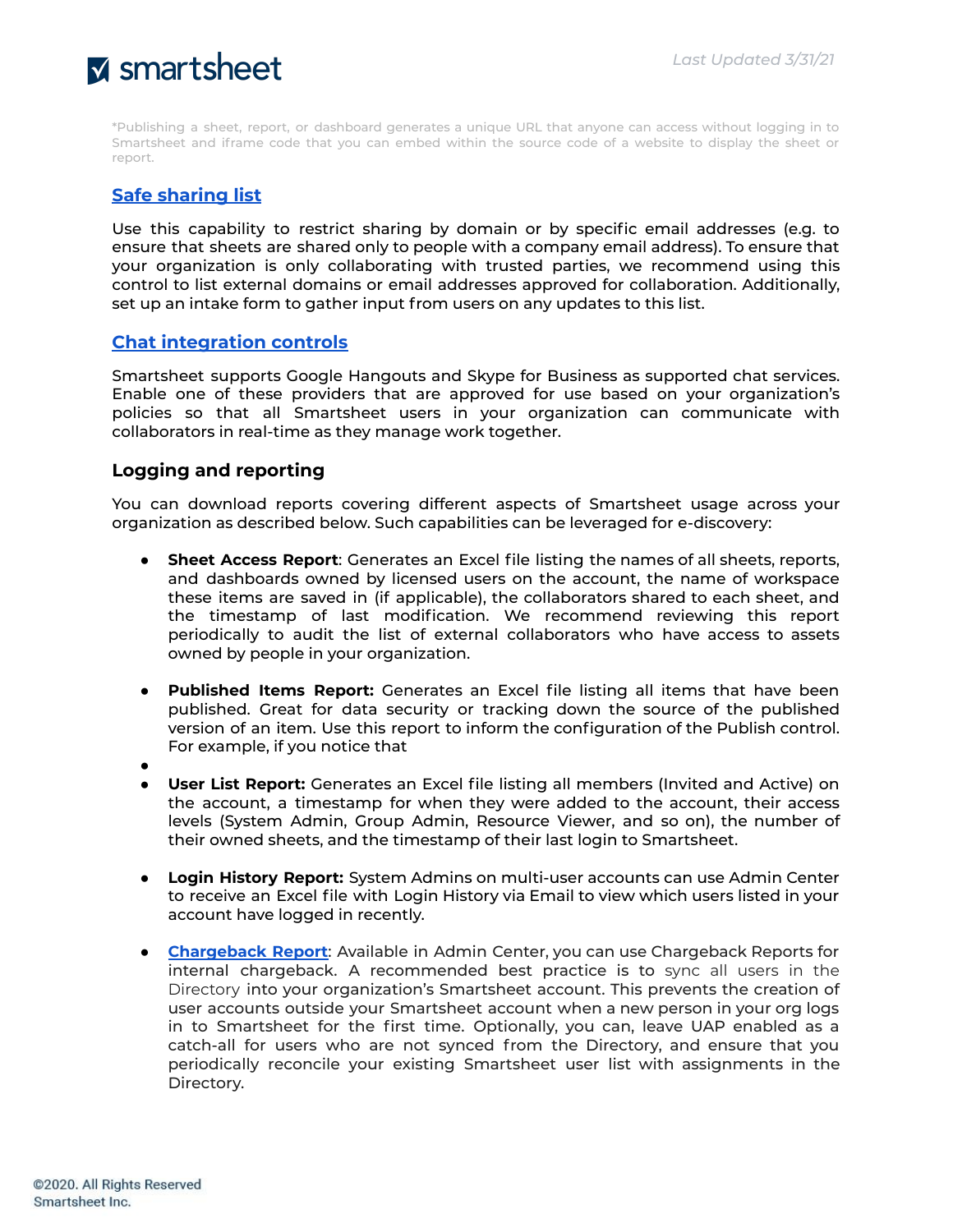For further granular tracking of user actions at the sheet, dashboard, and cell level, you can use Activity Log, system columns, and cell history.

- **Activity Log:** See an audit trail of edits made to an item, who made them, and when they were made. This includes changes such as row deletion (with the data that was deleted), who has viewed the item and sharing permission changes.
- **Cell History:** See a log of changes made on the cell level, who made the changes, and when they were made. You can also use copy-paste from cell history to restore the previous information back in a cell.
- **System Columns:** Show the time that each row was last edited and the collaborator who made the change, for each row in the sheet.

#### **Event Reporting - Org-wide [monitoring](https://help.smartsheet.com/articles/2479296-event-reporting-monitor-how-data-is-used-across-your-organization) of user behavior**

To ensure information security many Enterprises require insight into how their business applications, like Smartsheet, are being used. It is prudent for the enterprises to maintain visibility into:

- Who is creating sheets
- Who is creating workspaces
- Who is deleting objects
- Who shared a sheet with whom

Event Reporting is a premium feature that provides granular visibility into user behavior and activity within your organization's Smartsheet account. This feature enables you to monitor data loss and identify anomalous patterns in usage, so they can more tightly enforce organizational security and compliance policies.

Event Reporting is a data feed of Smartsheet usage events ("Events" ) within a plan (org) accessed via the Event Reporting API. The service reports on more than 120 events in Smartsheet and stores up to six months of data, beginning with the date when the feed is enabled.

Event Reporting data needs to be integrated with other security systems that provide monitoring, notification, policy creation and enforcement, and data loss prevention (DLP). Such apps are available from third parties (at additional cost) and could be of different types such as Cloud Access Security Broker (CASB) systems, Security Information and Event Management (SIEMs), or a combination of CASB and SIEM working together depending on the enterprise security stack deployed by your corporate IT/InfoSec department. Sometimes enterprises develop their own monitoring and response systems, instead of relying on those provided by third parties.

Reach out to your IT/InfoSec team to see if they have a system through which your organization's cloud security policies are created and administered. Once integrated with your CASB/SIEM system, Event Reporting provides visibility (via a data feed) and the other system provides monitoring, forensics, and policy creation.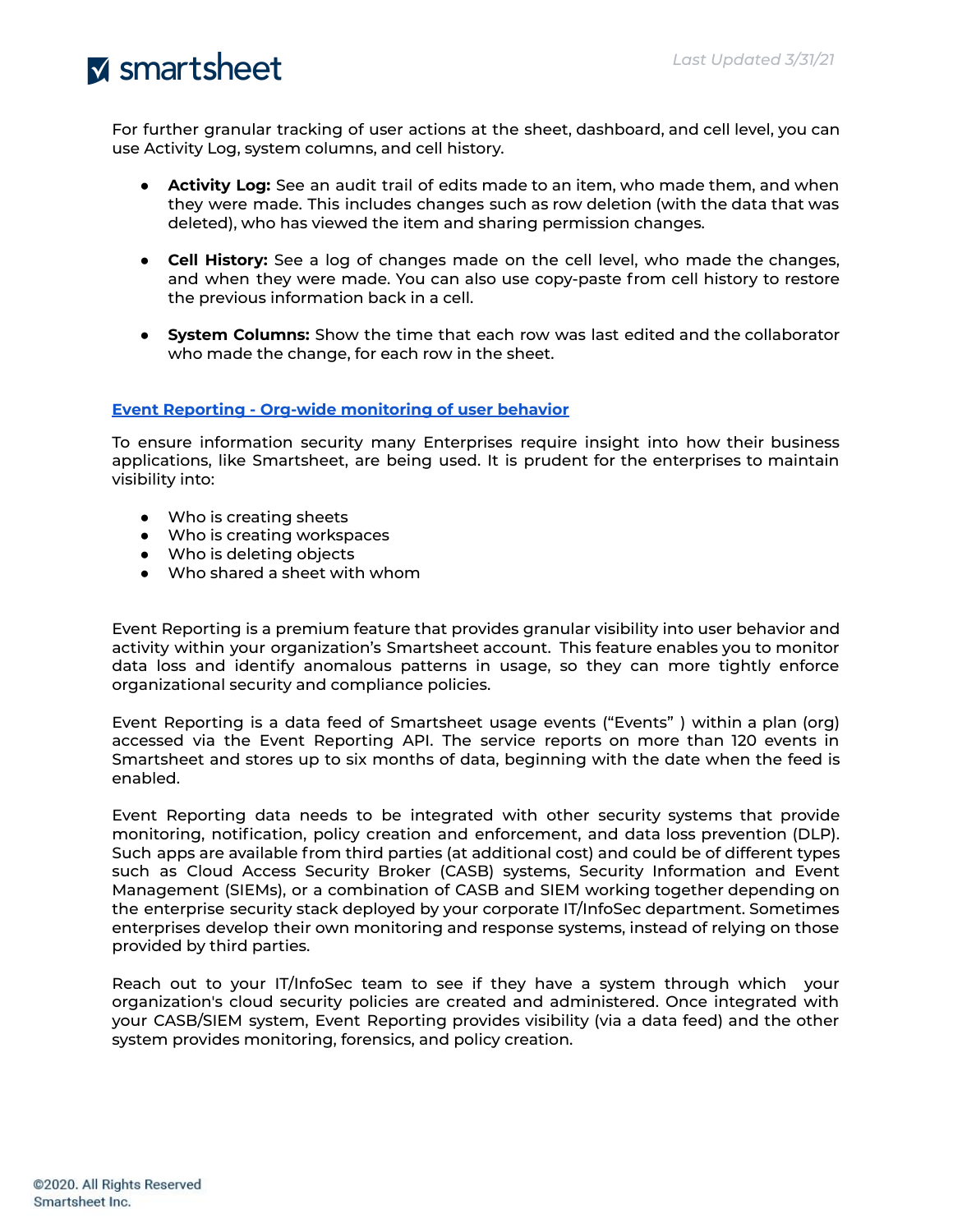

#### **Event Reporting key use cases**

**Data loss prevention:** Your corporate assets need protection against loss, accidental or intentional. You also want alignment with organizational compliance and governance policies. For example, you don't want an internal marketing campaign or project schedule made available outside your org via email as an attachment or via send row. As another example, a disgruntled employee may indulge in disruptive actions such as deletion or export of a large number of sheets. Event reporting provides visibility into such user actions and so can take corrective action.

**Personally identifiable information (PII) data handling:** With the data feed from Event Reporting, CASB/DLP apps recognize patterns of data (e.g. credit card or social security numbers) when entered into a sheet and encrypt them or restrict sharing. Event Reporting provides the data of an event (Sheet Update, Share Sheet), and these apps provide data handling capabilities.

**Data governance:** Leveraging Event Reporting data and a third-party app, IT and Compliance can set boundaries for the usage of data in Smartsheet, identifying users who have high-risk behaviors and reaching out to them about data governance policy. Using the built-in forensics in DLP or CASB apps, IT and Compliance teams can enforce policy and provide the appropriate safeguards.

**Gain insights on collaboration:** Event Reporting enables a customer to identify the impact of Smartsheet on their organizations: power users, groups that collaborate and share, and processes that are improved and accelerated. It is also possible to identify total usage (licensed users, collaborators, anonymous visitors) for sheets, dashboards, forms, and other Smartsheet items.

### **Global account configuration**

Account security isn't limited to technical features such as data encryption or authentication options. Security can be something as simple as including your organization's logo on each and every item that belongs to it.

Global account [configuration](https://help.smartsheet.com/articles/1159581-global-account-settings-team-business-enterprise) controls allow you to implement visual branding (and other restrictions) so your users know they're accessing the right information.

System Admins can add your logo to bring your Smartsheet deployment in line with your organization's branding requirements. Use the **branding lock** to ensure each new asset is branded the same.

Smartsheet customization controls and account configurations also allow you to set up custom welcome screens. You can create **custom help screens** with descriptions on how to get started, **license request screens** to help your users contact you, or **customized and branded welcome screens** that appear when a user logs in. Screens can include a requirement that a user approves the terms of service before they access more information.

Combining consistent visual identity along with custom information helps users know they're accessing the right tools and information and enhances your security.